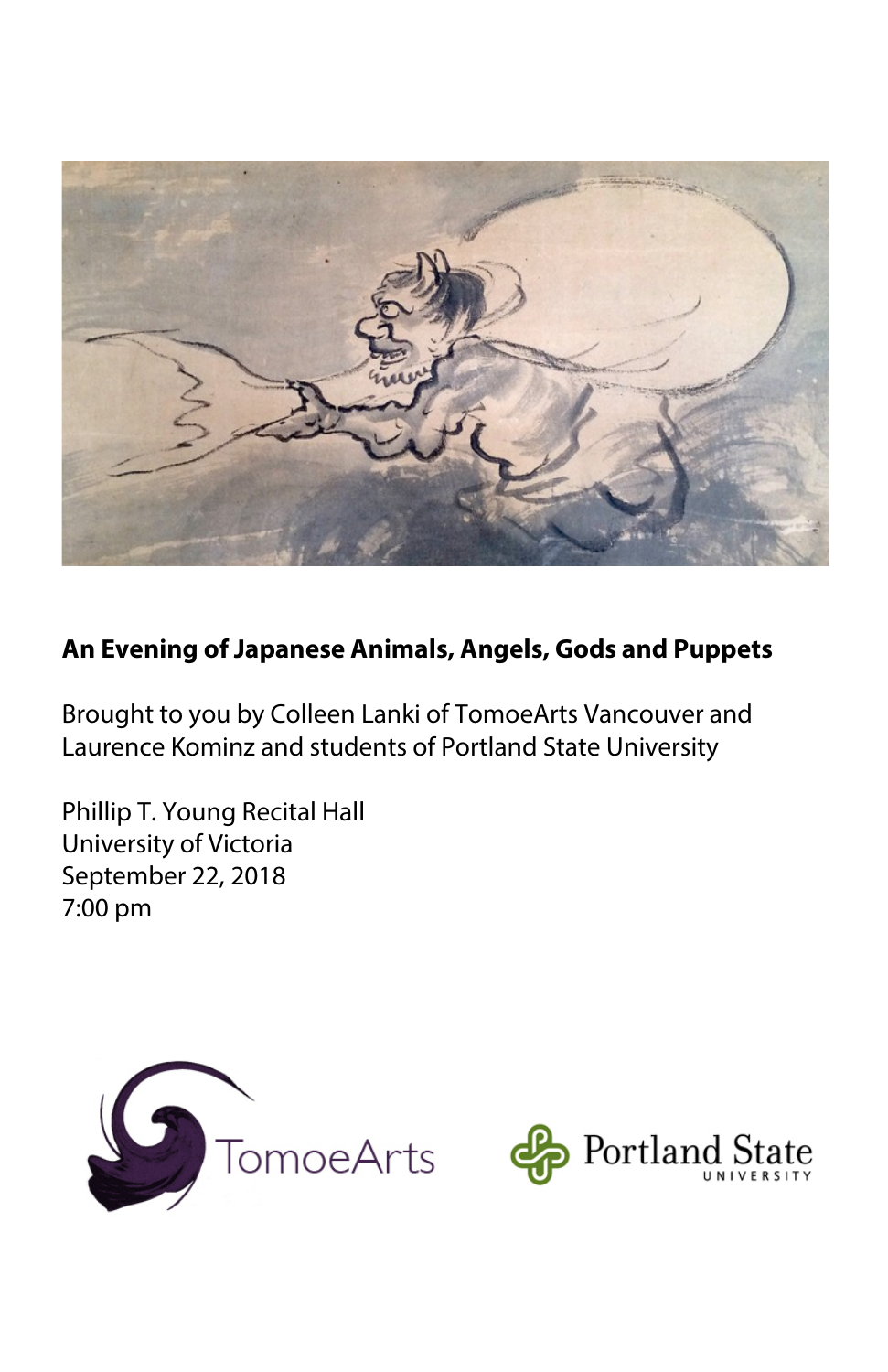# 「蟹山伏」*The Mountain Wizard and the Crab***, a kyōgen play**

Traveling east of Kyoto, a boastful mountain wizard and his disciple encounter a grotesque creature while crossing Crab Marsh. It is a crab monster, and it will test the wizard's magic powers to the limit.

Wizard **Laurence Kominz** Porter **Laura Dooley** Crab Spirit **Katt Lemmon** Koken (stage assistant) **Hannah Bell**

### 「海士 」*Ama / The Fisher*

(Nihon buyō, Gidayu Music. Choreography by Fujima Yūko 藤間由子)

Based on the noh play of the same title, *Ama* is about a diver who retrieved a special jewel from the underwater palace of the Dragon King. She had a son with a Minister of State from the capital, who requested that she dive to rescue the precious object. She agreed on condition that he make their son his sole heir, and rescued the jewel by sacrificing her own life. Her son, now himself a Minister of State, knows nothing about who his mother was, but has heard she died at Shidō Bay. He travels there and meets a mysterious woman, who recounts the story, ultimately revealing that she is the ghost of his mother. The section danced here is the woman's final story, and is part of a twenty-five minute classical dance-play.

Ghost of the Mother (a fisherwoman) **Colleen Lanki (Fujima Sayū)**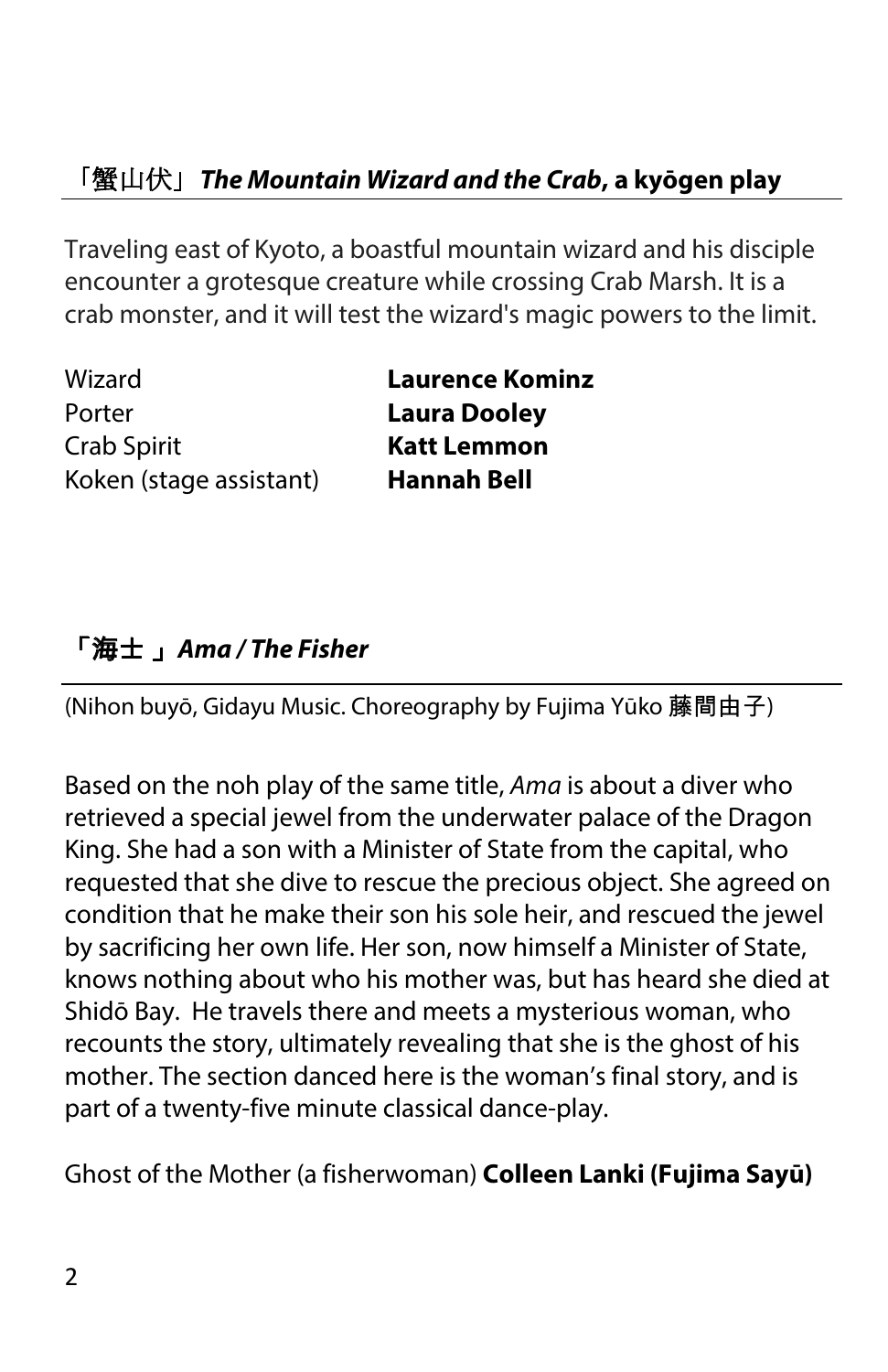#### **Text of the Gidayu** (translated by David Crandall)

The diver told the minister, "I'll retrieve the jewel, but only if you promise to make our son your heir. My life is as fleeting as the dew; it's no great loss to cast it aside for the sake of my child.

"Tying a long rope to my waist, I told the people gathered there:

'Hold the rope—I'll shake it when I have the jewel. Promise me you'll pull me up with all your strength.' Thus assured, I drew a single, sharpened blade—

"And plunged into the water toward the cold abyss Thrusting forward, through the pluming waves and mist Far out in the offing where ocean touches sky Boundless, the surge gave way then closed behind me I looked down, but found no sign of bottom or edge Utterly alone, I felt the void encompass me This was a quest beyond the reach of flesh and bone Only a miracle could make the jewel mine

"Diving deep, I came at last to the Dragon Gate, Peered inside the courtyard crowned by a great tower Soaring sixty fathoms high, glittering with gems Flowers and incense were placed in offering Wreathed around the gleaming spire that held the jewel I sought Eight dragon kings arrayed themselves in ranks Cruel sharks and other deadly creatures of the sea Kept ceaseless watch; I knew I'd never leave alive

"My heart ached with tender longing My thoughts fled in blank despair to my beloved home Far beyond the waves that now encircled me There my son awaited me And his father, the noble minister of state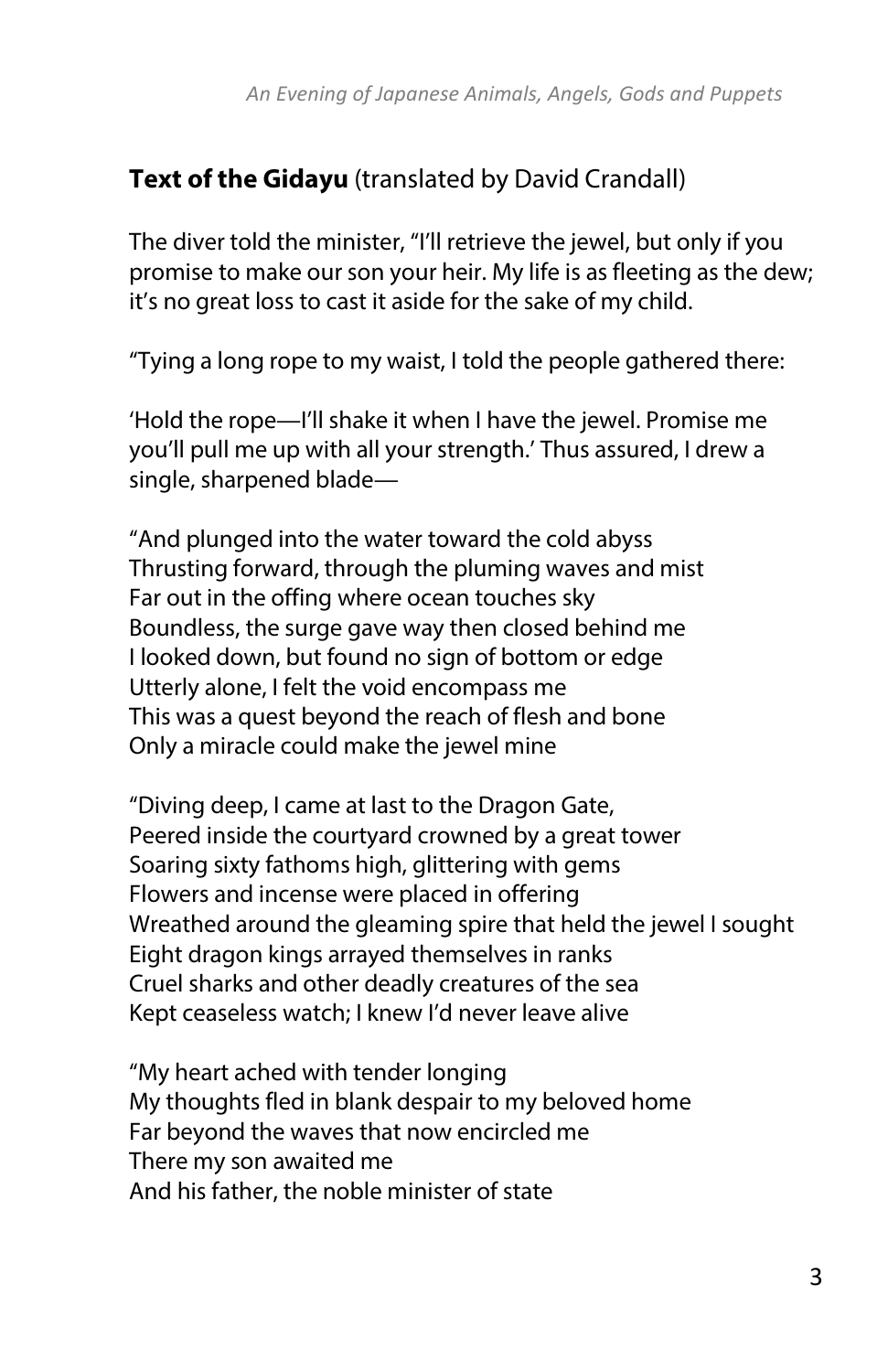Sweet faces I would never see again Our final parting left my soul in tatters

"Holding back my tears, I stood with grim resolve And joined my hands together in humble supplication: 'Hear me, Bodhisattva Kannon of Shidoji! Grant me your holy strength to do the task that I must do.' Reverently, I touched the sacred sword of mercy to my brow And burst into the Dragon Palace in swift attack The guardians scattered in alarm, giving me my chance Rushing in, I stole the jewel and quickly fled The dragon kings raged after me in furious pursuit But I had devised a desperate plan I reversed my grip and turned the blade upon myself Gashed the flesh beneath my breast and pushed the jewel in I cast the sword aside and lay as still as death I knew no palace denizen could tolerate a corpse No glaring sea beast dared approach my stricken body Darkness seeped into my eyes as I shook the rope Sending a furtive signal to those awaiting me above With hope and joy they kept their word and drew me up In a crimson flash of foam…

"With jewel in hand the minister brought peace to all the land. The child was named Fusazaki, a namesake of this bay. I indeed am the mother you seek."

Voice trailing, the diver fades from view, her face a ghostly wavering as she sinks beneath the sea.

**-------------------------------- INTERMISSION --------------------------------**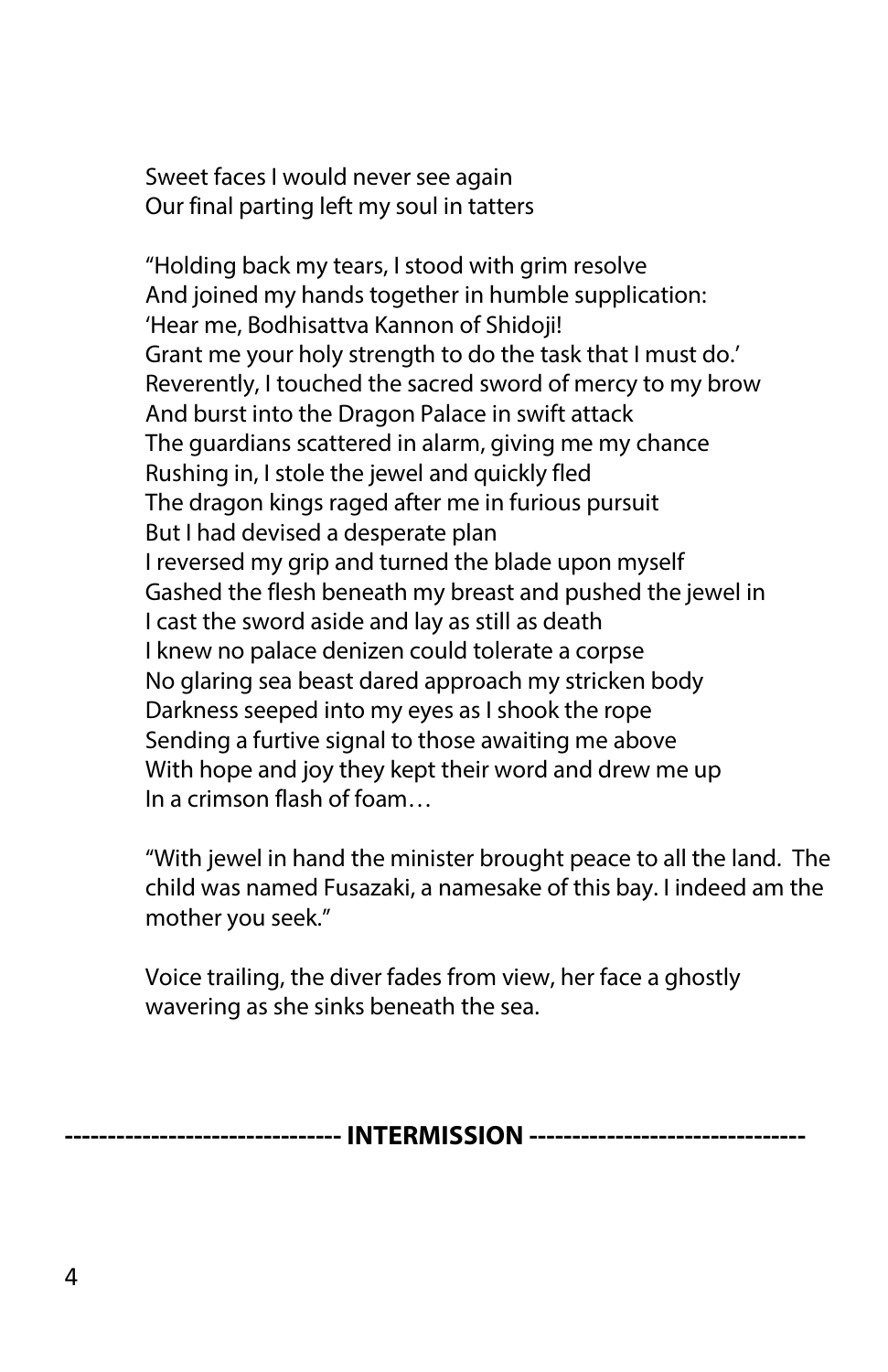# 「神鳴」*The Thunder God***, a kyōgen play**

Fleeing his reputation for incompetence in Kyoto, a quack doctor is traveling eastward to set up practice in the provinces. Along the way, he encounters a violent thunderstorm ... and what is even more alarming, the Thunder God himself! The Thunder God has fallen from the sky, injured his hip, and demands medical attention. The only treatment possible on the road is acupuncture, and to treat a god the doctor has to use *really big needles*!

| Doctor             | <b>Katt Lemmon</b>     |
|--------------------|------------------------|
| <b>Thunder God</b> | <b>Rei Barnes</b>      |
| Chorus             | <b>Laurence Kominz</b> |

### 「羽衣」*Hagoromo / The Celestial Robe***,** *nō shimai – kiri*

This is the *kiri*, or closing dance from the noh play *Hagoromo.* The shite (main character) is a Celestial Being/Angel who came to earth and took off her feathered robe to bathe. While in the water, a fisherman stole her robe, refusing to return it until she showed him the dances of the heavens. She promises, he returns the garment, and she dances in joy before flying off above Mount Fuji and back to her home—teaching him a lesson about human mistrust and deceit in the process. In this short dance, she is giving gifts to the earth and soaring above the clouds.

| The Angel | <b>Colleen Lanki</b>   |
|-----------|------------------------|
| Chorus    | <b>Laurence Kominz</b> |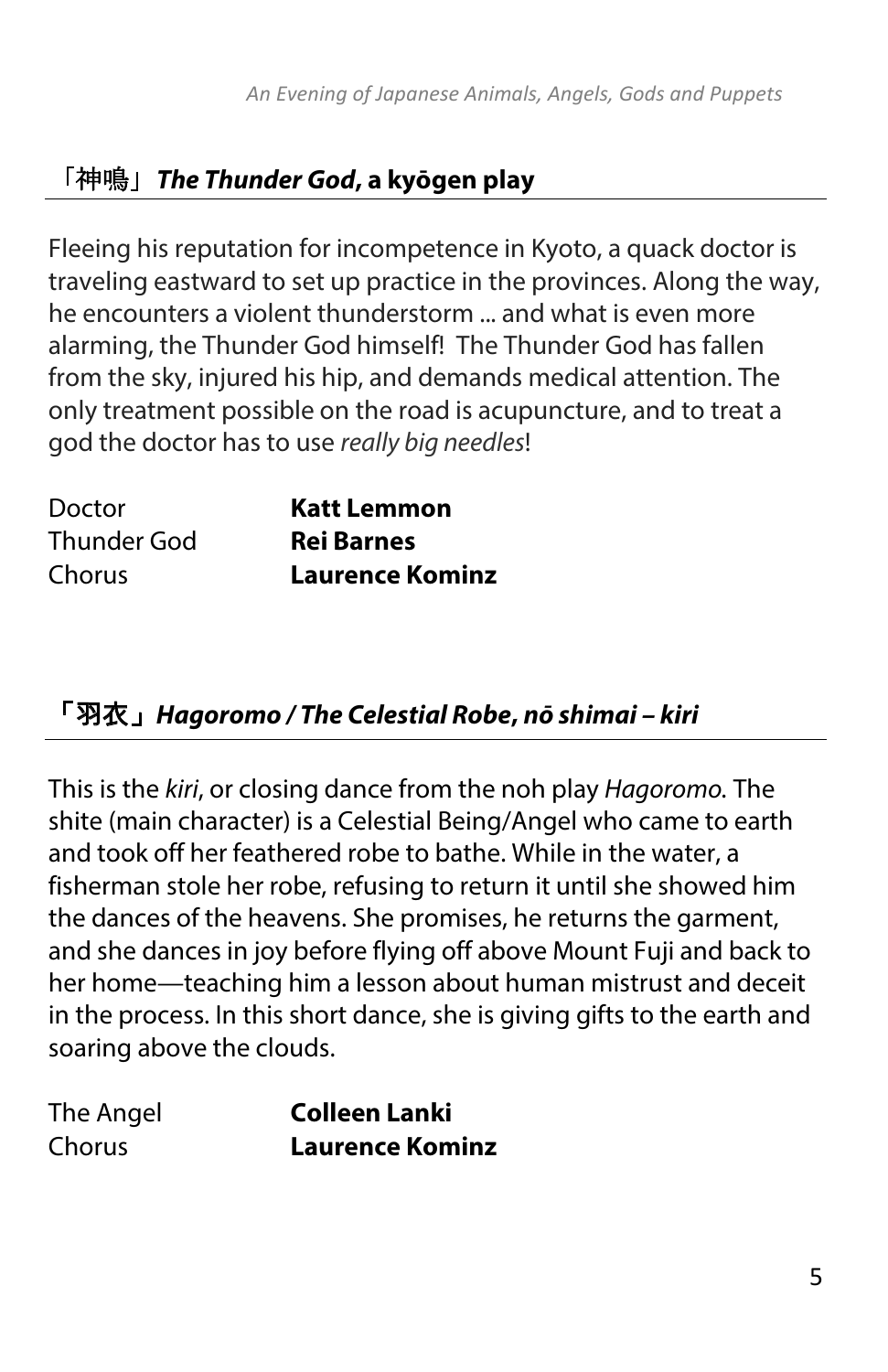# 「櫓のお七」*Oshichi at the Firetower***, a kabuki dance play**

It is a snowy night, and Oshichi is desperate to visit and rescue her lover, Kichisa. But the neighborhood barrier gates in the city of Edo are closed at night and she has no right to pass through. If fire alarms sound, the gates will open to allow free passage to fire brigades and refugees. But arson is a capital offense. This dance derives from a *bunraku* play and the first part is performed in *ningyōburi,* puppet imitation style.

| Oshichi      | <b>Devon Duncan</b>             |
|--------------|---------------------------------|
| Puppeteers   | <b>Rei Barnes, Laura Dooley</b> |
| Gidayu       | <b>Laurence Kominz</b>          |
| Shamisen     | <b>Mitch limori</b>             |
| <b>Tsuke</b> | <b>Hannah Bell</b>              |
| Kurokko      | Hannah Allin, Kieran Dunch      |

#### **Featured performers**

**Laurence Kominz** is Professor of Japanese literature, theatre and film at Portland State University. His research specialty is Japanese drama, and he has taken performance lessons in Japan in noh, kyōgen, kabuki and gidayu bushi. He also directs kyōgen and kabuki plays in English, the most recent being productions of *Chūshingura* (2016) and Izumi Kyōka's *The Castle Tower* (2017).

**Colleen Lanki** is a performer, director, choreographer, educator, and lover of total theatre. She was based in Tokyo for many years studying Nihon buyō (Japanese classical dance) and noh, and working in contemporary theatre. She is the Artistic Director of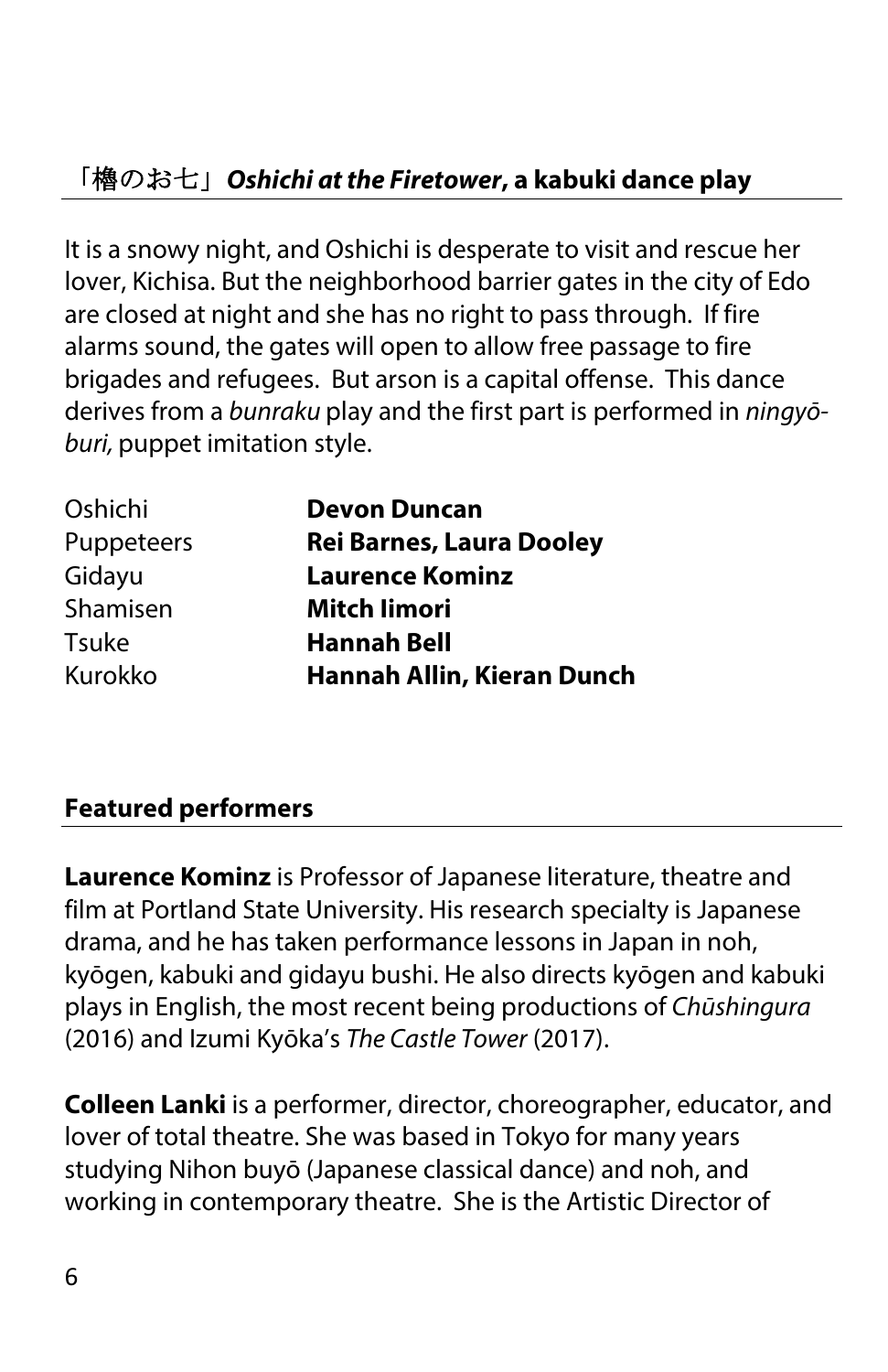TomoeArts, a company that specializes in Japanese performing arts and the creation of new dance-theatre works. She is currently working on her PhD at the University of British Columbia researching avant-garde playwright and theatre creator Kishida Rio. Recent projects: performing in Kishida's *Four Letters* in Tokyo; directing *Kayoi Komachi*, a new chamber opera combining noh and classical music; and creating/performing the interdisciplinary performance piece *Weaver Woman*. (www.colleenlanki.com; www.tomoearts.org)

**Michinobu "Mitch" Iimori**, aka "Mitch the Ultimate Multiinstrumentalist" was born in Kanagawa, Japan. He received a BM in Oboe Performance and minor in Chinese from the Eastman School of Music at the University of Rochester in 1993. Since 1997, he has lived in Oregon, practicing as an active performer and teacher in various instruments and musical styles. He has performed with the Oregon Symphony, Salem Chamber Orchestra, Third Angle, Friends of Rain Contemporary Music Ensemble, Linfield Chamber Orchestra, Willamette Master Chorus, among others. He also appears in the orchestra pit of many local musical productions. With the Oregon Symphony, he has appeared with the Hammered Dulcimer and the Erhu, as well as oboe and English Horn.

#### **Crew**

Costume Designer and Chief Dresser **Toshimi Tanaka** Costume Construction **Felicia Cantu, Laura Dooley, Honomi Yokoi** Wig Construction **Asami Samoto, Yasuyo Strassmeier** Mask Construction **Rebecca Teele** Sign Calligraphy **Sora Shodo** Music **Mitch Iimori**